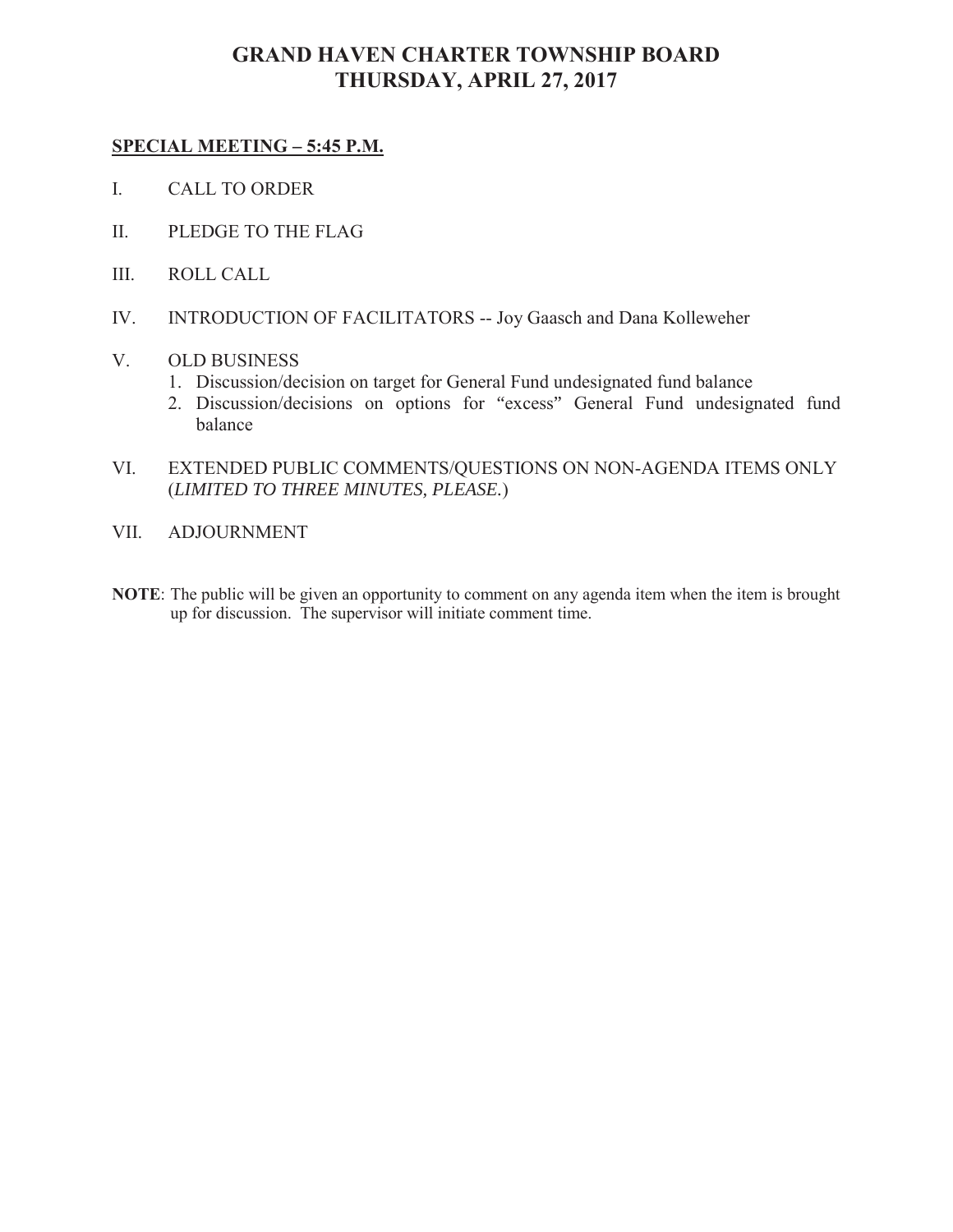## **QUESTION #1**

**What should be the target for the General Fund undesignated fund balance?** 

- **1. Six Months (or about \$1.6 million) This will allow about \$570k for appropriation or designaƟon.**
- **2. Five Months (or about \$1.3 million) This will allow about \$870k for appropriaƟon or designaƟon.**
- **3. Four Months (or about \$1.0 million) This will allow about \$1.17 million for appropriation or designaƟon.**

The Township has a minimum requirement for three months (**or about \$800k**). This amount is considered necessary for cash flow purposes — being able to "pay the bills".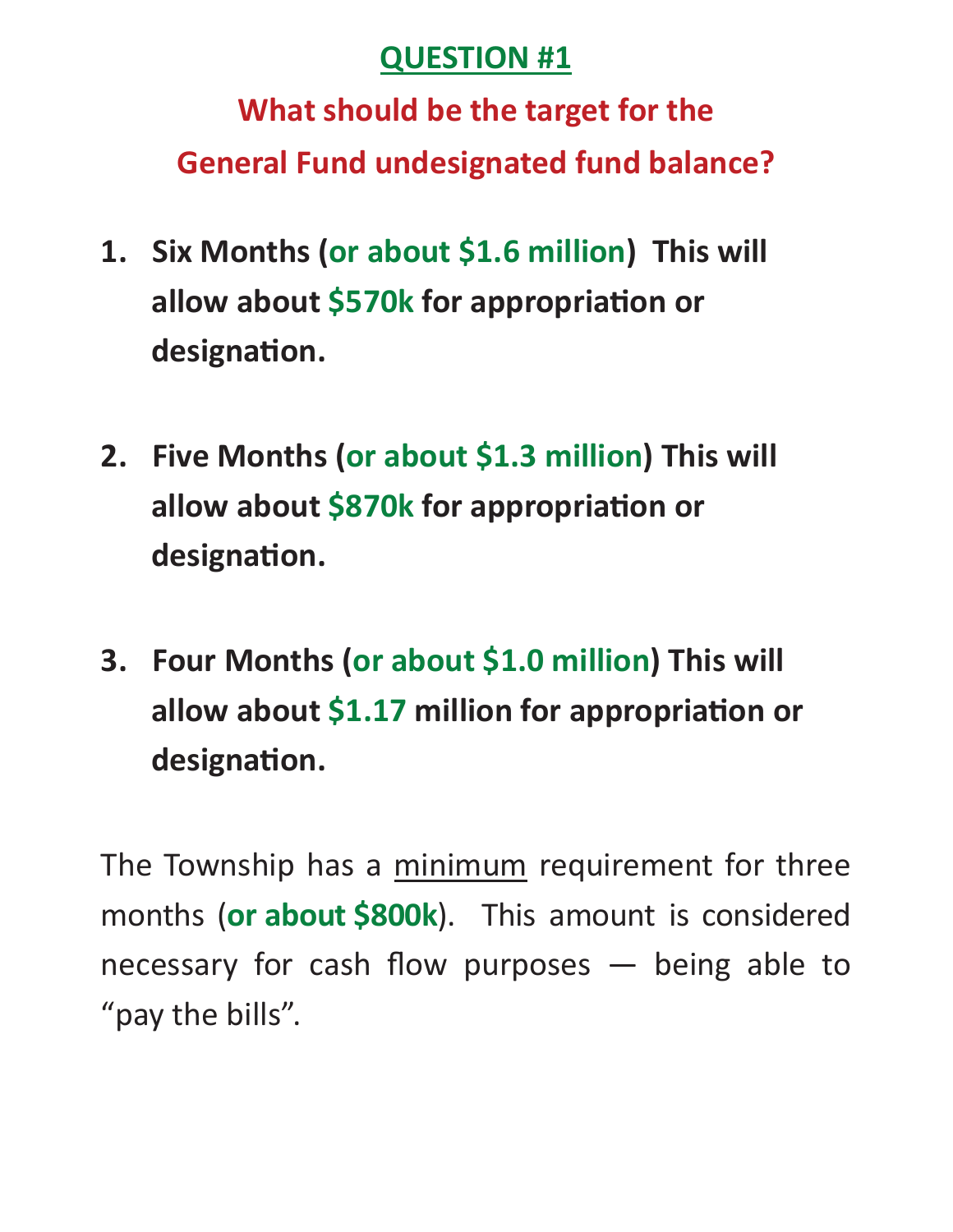# **A larger undesignated fund balance**:

- $\rightarrow$  allows the Township to pay for expensive projects with cash "on hand" — such as road paving SADs — without having to borrow monies (*bonding*)
- $\rightarrow$  allows the Township to be better prepared for emergency expenditures that could arise due to man made or natural disasters (*e.g., major hazardous material spill, tornado, etc*.)
- $\rightarrow$  can act as a "Rainy Day Fund" during a recession or economic downturn

# **A smaller undesignated fund balance**:

- $\rightarrow$  ensures that revenues collected benefit the tax payers that contributed the monies
- $\rightarrow$  Allows additional service or infrastructure needs to be addressed in a more rapid fashion.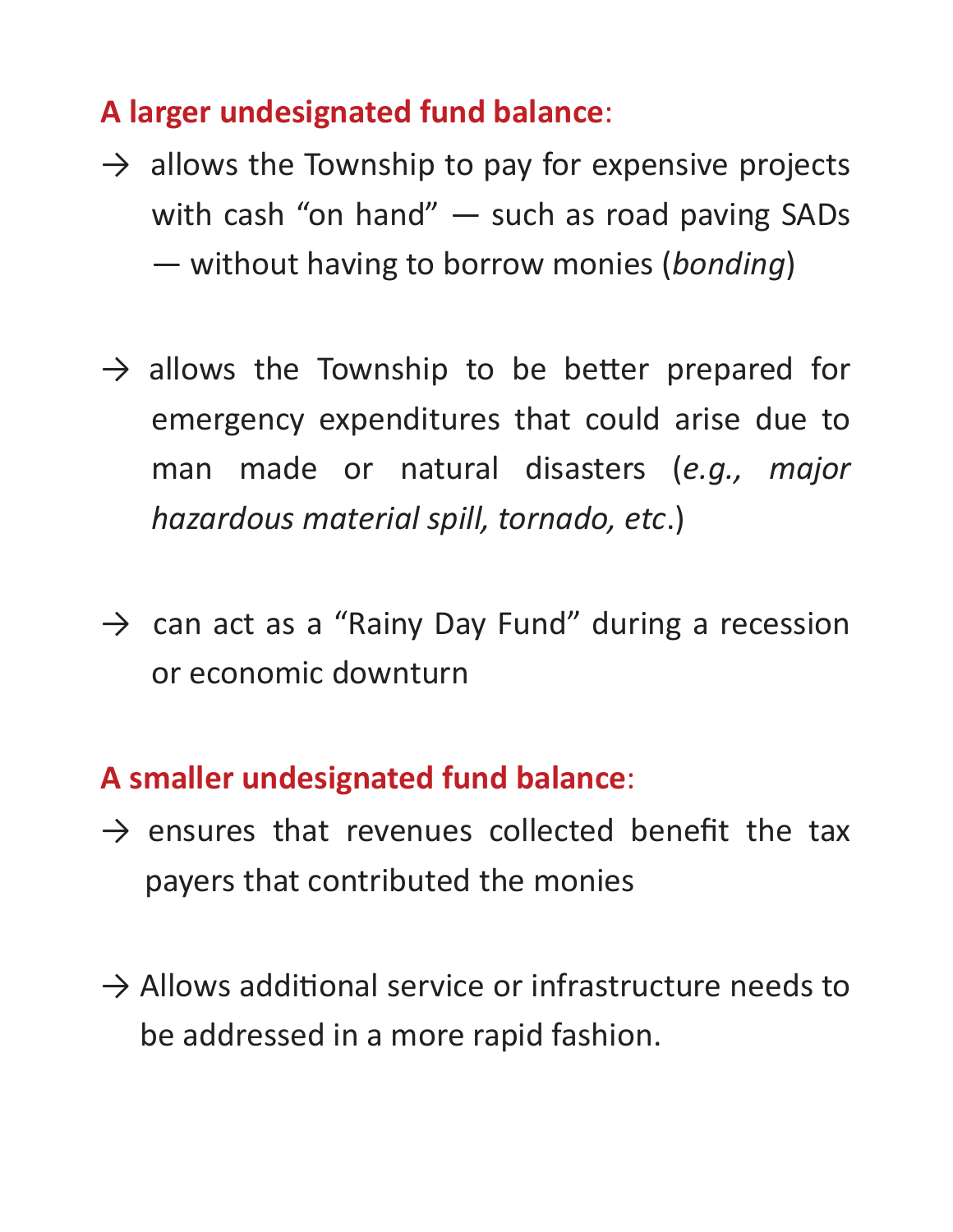# **QUESTION #2**

**How should the Township spend the "excess" General Fund undesignated fund balance? (The following opƟons total about \$3.66 million.)** 

- **1. Gravel Road Maintenance OCRC will provide a 50% match to re-gravel eight miles of gravel roads (about \$144k).**
- **2. Hiawatha Drain Assessment Rather than bond for this project, pay the storm drain assessment "up-front" to avoid interest and bond costs (about \$120k).**
- **3. Future Park Improvements Designate monies for the future improvement of the Witteveen and Wolfe park properƟes — monies could be used for matching recreaƟon grant funds (about \$100k to \$500k).**
- **4. Pickleball Courts at Mercury Park Design and construct 8 pickleball courts with lighting (about \$115k).**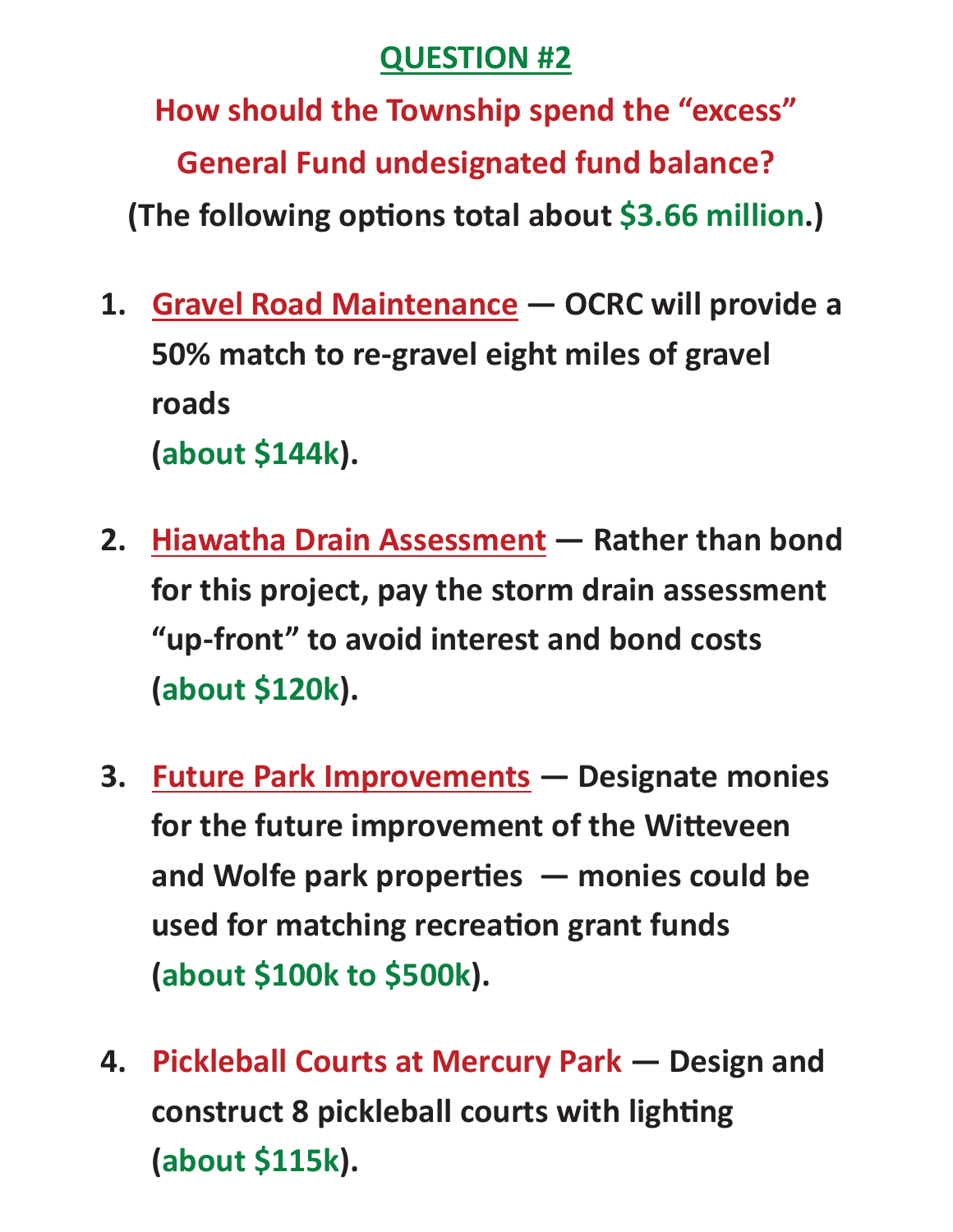- **5. Pave porƟon of 168th Avenue Pave 2,450ʹ of gravel roadway north of Lake Michigan Drive to end of pavement (about \$470k)**
- **6. Pave porƟon of 152nd Avenue Pave 2,700ʹ of gravel roadway north of Buchanan Street to end of pavement (about \$445k)**
- **7. Pave porƟon of Buchanan Street Pave 2,000ʹ of gravel roadway east of the US-31 highway to 160th Avenue (about \$386k)**
- **8. Reduce General Fund tax millage Reduce the millage rate by 0.1 mills (***an 11.5% decrease↓***) from 0.9075 mills to 0.8000 mills, which would save a homeowner of a \$200,000 home about \$10.75**

**(about \$68k annually)**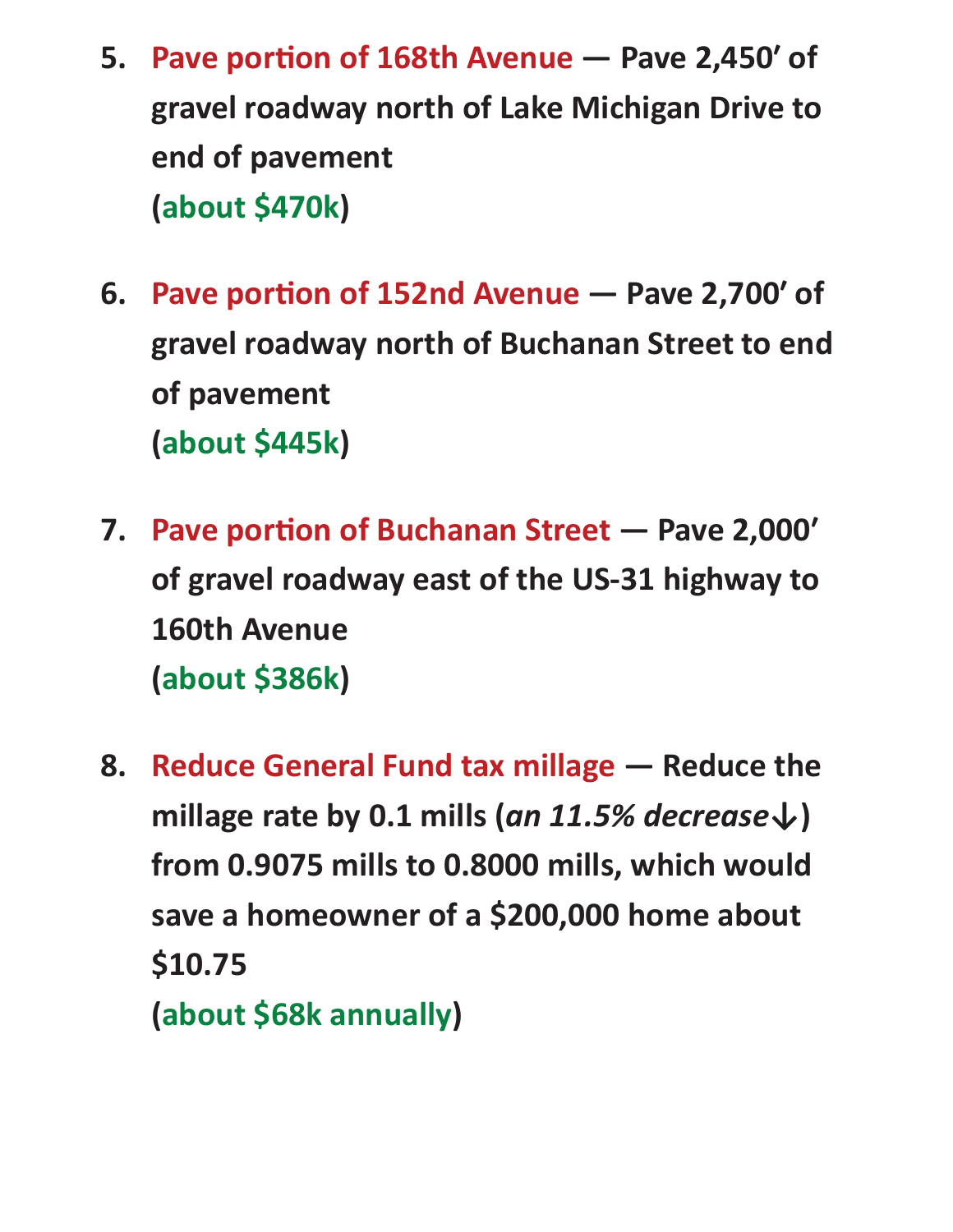- **8. Park Informational Signage Provide signs within the parks to idenƟfy flora, fauna, ecology, history, etc. (about \$75k)**
- **9. Entrance Signs for Township Install six large entrance signs at key intersections into the Township (about \$48k)**
- **10. DirecƟonal Signs (similar to City) Install a series of signs directing public to certain areas within the Township (***e.g., high school, Rosy Mound, Hofma Preserve, boat launch, etc***.) (about \$100k)**
- 11. Enhanced Use of Surveys Utilize formal **community surveys for "hot" topics, community input, etc. (about \$20k annually)**